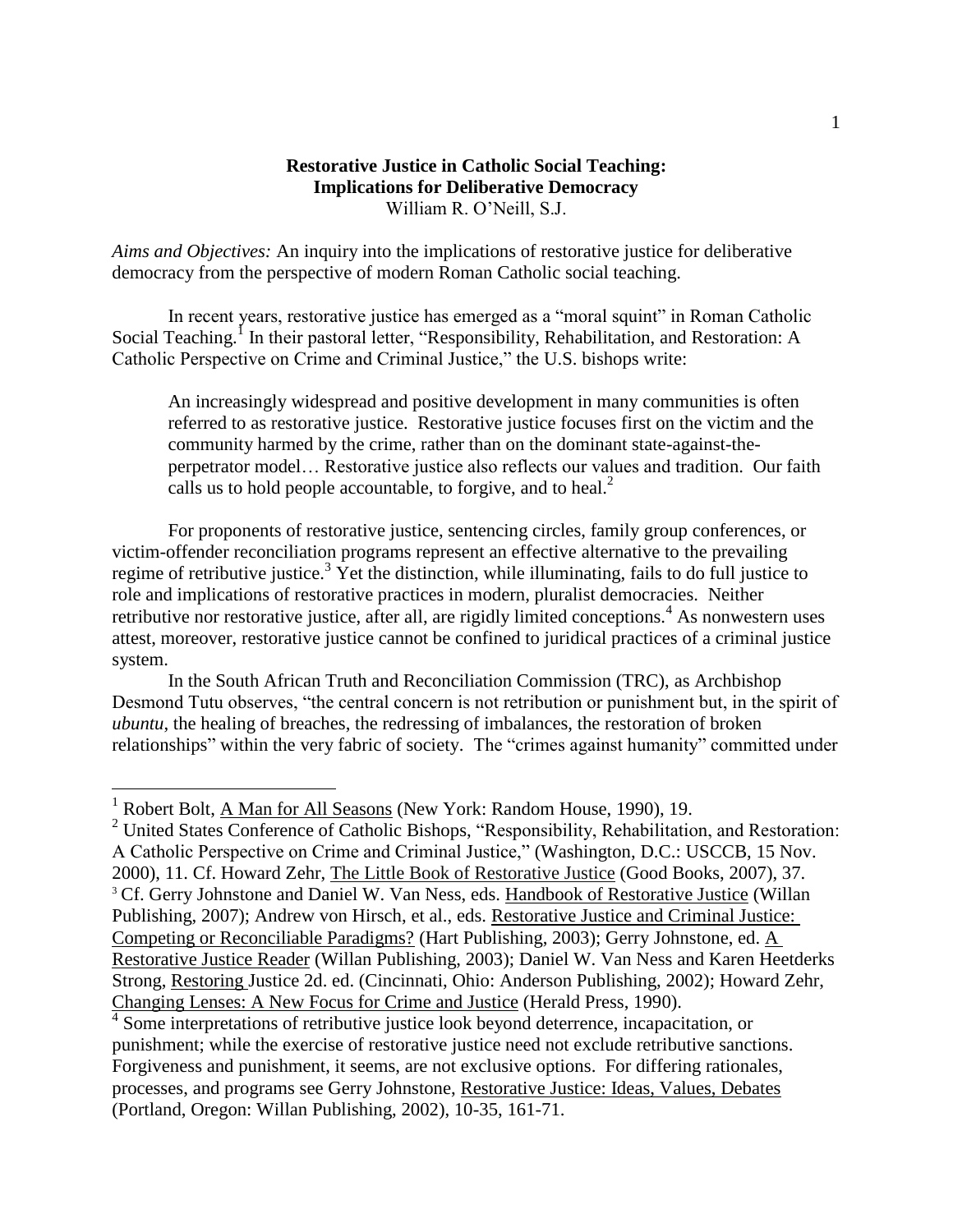apartheid precluded a strict, juridical adjudication of individual guilt and punishment. Neither was a restoration of the apartheid criminal justice system envisioned. Indeed, in the course of the hearings, many of those initially regarded as perpetrators were revealed as victims of the apartheid regime. In South Africa, restorative justice was conceived as a *path* to the construction of a democratic order, not merely a meliorative practice within it. Perhaps the crucial question, then, is just what is being restored.

Modern Roman Catholic Social Teaching, I believe, offers a rich, yet insufficiently analyzed framework for interpreting restorative justice and the family of practices it inspires in deliberative democratic polities. Contemporary political philosophy typically offers a Hobson's choice between liberal "politics of rights" and communitarian "politics of the common good."<sup>5</sup> Modern Catholic social teaching, by contrast, introduces a solidarisic motif in its use of rights by interpreting the common good in terms of basic human rights: the *ethos* of rights discourse, that is, is underwritten by the structural imperatives of the common good. Such a "thickening" of rights discourse under the rubrics of the common good, I believe, grounds restorative justice in modern Catholic social teaching—a conception that reflects its distinctively religious genealogy. Conceived thus, restorative justice constitutes a fundamental ethical motif running through the design and critique of society's basic structure: a constitutive dimension of modern deliberative democracy.

In collaboration with DCCIRP, I would hope to explore this thesis by (i) analyzing representative restorative justice programs and their rationale in the US, particularly those supported by the Roman Catholic Church, (ii) interpreting these practices from the perspective of restorative justice developed in broader approaches to social reconciliation, e.g., the TRC; (iii) assessing the distinctively religious (Christian) implications of restorative justice in pluralist democracies, with particular attention to the contributions of modern Catholic social teaching.

### *Methodology:*

I will draw upon social-scientific analyses of restorative practices, attending to what Amartya Sen describes as the evaluative interpretations that underlie them<sup>6</sup>: What are the prevailing ethical rationales implied by emerging restorative practices? How do they "fit" within the broader politics of modern, liberal democracies? (In the restorative justice section of the Catholic Theological Society of America convention in 2009, I offered an initial sketch of differing liberal, communitarian, and Roman Catholic approaches to restorative justice as it pertained to the incarceration and deportation of undocumented migrants.) Finally, I would offer a critical, rights-based ethical assessment grounded in modern Catholic social teaching.

#### *Background:*

 $\overline{a}$ 

I have been exploring aspects of the questions posed by restorative justice since 1995 when I began research in Rwanda, following the 1994 genocide; and in South Africa, where I

<sup>&</sup>lt;sup>5</sup> See Michael Sandel, "Introduction," in Liberalism and Its Critics, ed. Michael Sandel (New York: New York University Press, 1984), 4, 6, 10.

<sup>6</sup> See Amartya Sen, Development as Freedom (N.Y.: Anchor Books, 1999), 8-10, 76-81; idem, On Ethics and Economics (Oxford: Basil Blackwell, 1990), 12-15.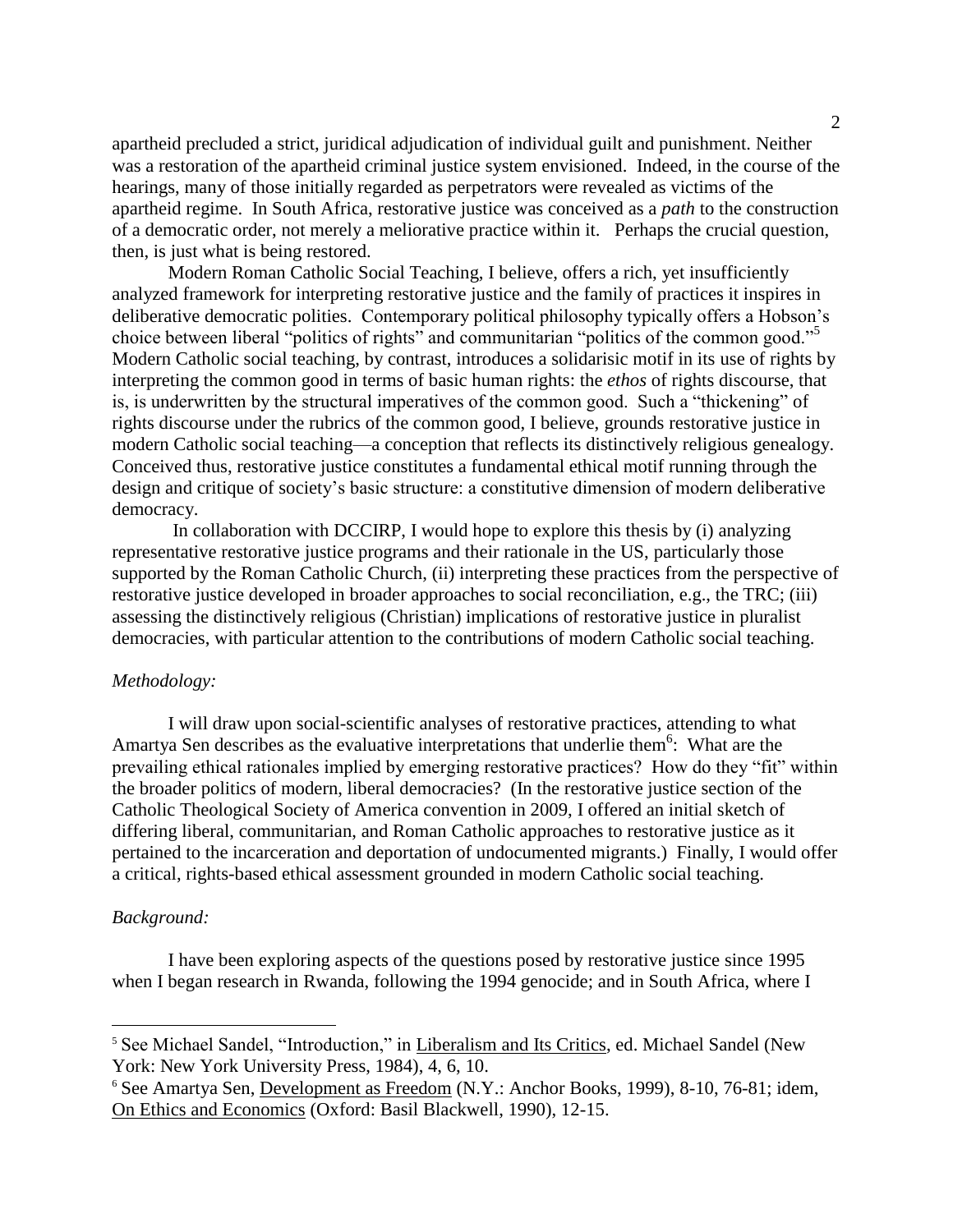attended hearings of the Truth Commission. I have subsequently spoken and published several articles on the legal-juridical, ethical, and religious implications of social reconciliation; and regularly teach a course devoted to reconciliation and restorative justice. With Prof. Stephen Pope of Boston College, I initiated the restorative justice section of the CTSA. Pastorally, I have served for the past nine years as Roman Catholic chaplain to the Federal Women's Prison in Dublin, California, where the majority of the inmates are poor, Hispanic/Latina migrants. I have collaborated with the California Bishops Conference in planning a regional conference on restorative justice in 2009, and am currently co-chair of the program committee for a national conference on restorative justice to be held this summer at Santa Clara University. I likewise serve on restorative justice commission of the California Jesuit Province. In several talks and academic papers, I have, moreover, sought to address the critical question of the role of religious belief in modern, pluralist polities. A forthcoming contribution to *Theological Studies* develops maxims for applying Church teaching to contested issues in bioethics.

#### *Academic Contributions:*

 $\overline{a}$ 

Although the U.S. Conference of Catholic Bishops has adopted a restorative rationale, the legal, ethical, and theological implications of restorative justice for a pluralist democracy have yet to be systematically explored from the perspective of modern Catholic social teaching. As I noted above, restorative justice is often seen as an alternative to more strictly retributive practices in the criminal justice system. Victim/offender mediation, sentencing circles, etc. typically presume a clear delineation of victim and offender. Yet some proponents of restorative justice have recognized the limits of such assumptions, preferring to speak of "transformative" (or "generative") justice when the "perpetrator" has herself been victimized by human rights violations. Undocumented migrants, for instance, may have violated US civil law; but as Catholic teaching acknowledges, many have been forcibly displaced by systemic deprivation of their basic human rights to education, nutritional well-being, health care, etc.

Here, the breaches are not merely individual, but social and systemic. Indeed, as in South Africa, the nature of such "broken relationships" raises into question the "rule of law" in deliberative democracy. What, then, is being restored? Where some proponents of restorative justice trace the genealogy of restorative justice to traditional communitarian practices, e.g., sentencing circles, $\frac{7}{7}$  critics object that the rhetorical "we" of such practices is often tightly circumscribed.<sup>8</sup> Strangers or nonmembers of the body politic lack the "right to have rights." The common good is "common" only up to a point. For liberal theorists, conversely, crime, as a voluntaristic legal construction, offends against the "general will" (in its various liberal denominations). Retributive practices restore, not the thicker bonds of communitarian

<sup>&</sup>lt;sup>7</sup> See H. Zehr, Changing Lenses: A New Focus for Crimea nd Justice (Scottdale, PA: Herald Press); D. Van Ness, "New Wind and Old Wineskins: Four Challenges of Restorative Justice," Criminal Law Forum 4:2: 251-76; J. Braithwaite, Crime, Shame and Reintegration (Cambridge: Cambridge Univ. Press, 1989; idem, "Shame and Modernity," British Journal of Criminology 33:1, 1-18.

<sup>&</sup>lt;sup>8</sup> See Johnstone, Restorative Justice: Ideas, Values, Debates, 36-61; Kathleen Daly, "Restorative Justice: The Real Story" (paper presented at the Scottish Criminology Conference, Edinburgh, 21-22, Sept. 2000).